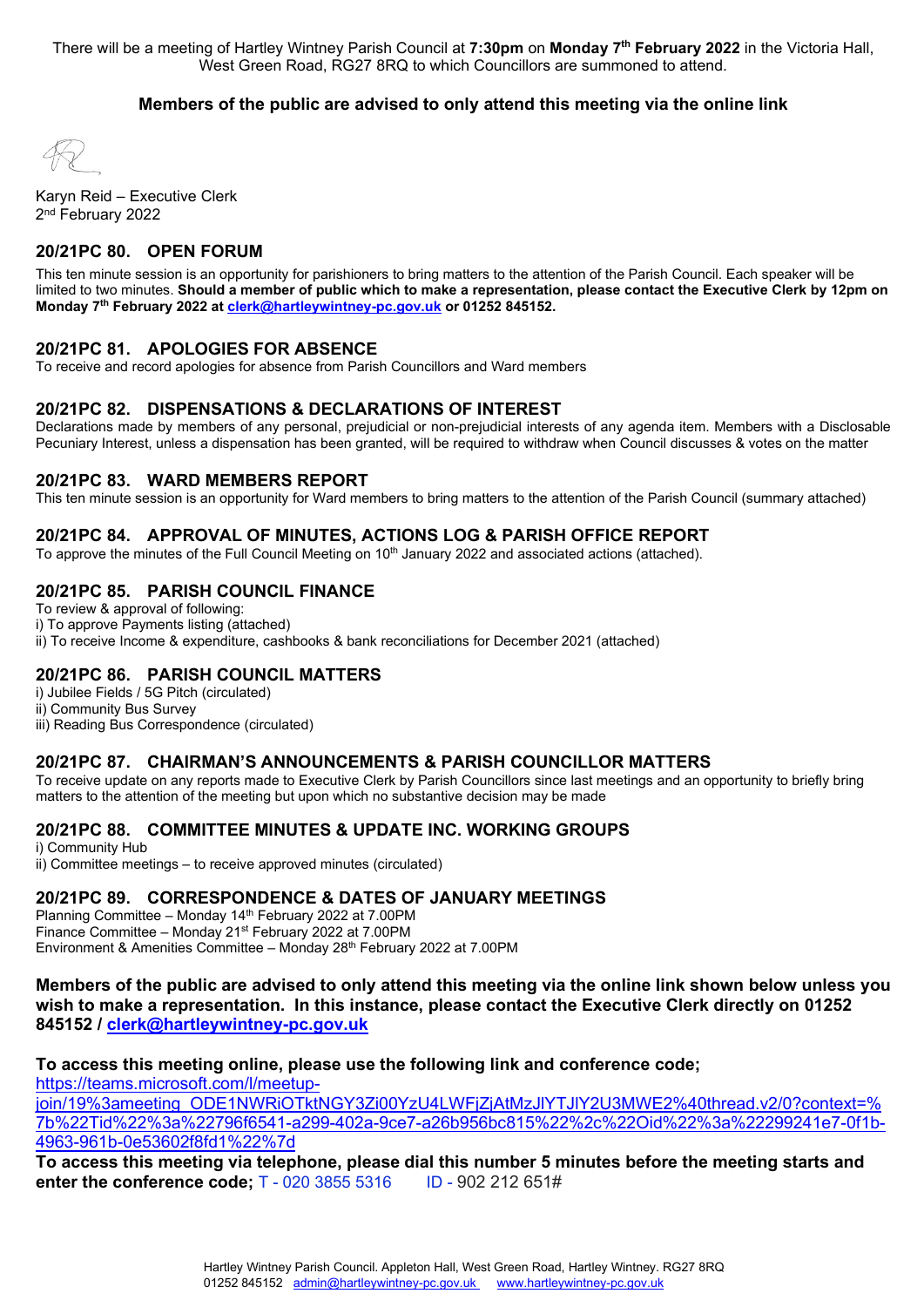|              |                                                                                                  | Hampshire<br>County Council                                     |                                                                                                                                                                                                                                                       |
|--------------|--------------------------------------------------------------------------------------------------|-----------------------------------------------------------------|-------------------------------------------------------------------------------------------------------------------------------------------------------------------------------------------------------------------------------------------------------|
|              | Sent by Email<br><b>CIIr Chris Farrance</b><br>Chairman<br><b>Hartley Wintney Parish Council</b> | Textphone 0300 555 1390<br>Fax 01962 847055<br>www.hants.gov.uk | Economy, Transport and Environment Department<br>Elizabeth II Court West, The Castle<br>Winchester, Hampshire SO23 8UD<br>Tel: 0300 555 1375 (General Enquiries)<br>0300 555 1388 (Roads and Transport)<br>0300 555 1389 (Recycling Waste & Planning) |
| Enguiries to | <b>Cllr Rob Humby</b>                                                                            | My reference                                                    | RH/JW                                                                                                                                                                                                                                                 |
| Direct Line  | 0370 779 7193                                                                                    | Your reference                                                  |                                                                                                                                                                                                                                                       |
| Date         | 2 February 2022                                                                                  | Email                                                           | rob.humby@hants.gov.uk                                                                                                                                                                                                                                |

₩ ΤΤ

 $\blacksquare$ 

Dear Cllr Farrance

# **No 7 Bus: Reading – Hartley Wintney – Fleet Station**

Thank you for taking the time to write to me. The County Council was made aware of Reading buses intention to withdraw this section of route on 2 December 2021. Precovid, bus operators were required to provide 70 days' notice of a variation or change to their routes to the Office of the Traffic Commissioner. This time frame has been shortened to allow operator flexibility throughout the pandemic resulting in these short notice changes. Unfortunately, until changes are approved by the Office of the Traffic Commissioner, they are not able to be shared within the public domain by anyone other than the operator. This is the reason we were not able to share the news of this change prior to 30 December 2021, when it was officially approved by the Office of the Traffic Commissioner.

Although the County Council did not have any control over this service, I have expressed my disappointment on behalf of the residents of Hampshire directly with both Reading Borough Council and Reading Buses. Reading buses have again explained their rationale behind the decision to withdraw the service. The roadworks are a contributing factor to this decision but also passenger usage had been low since the route started in April 2018. Due to the nature of the route, the service had also been struggling to reach 50% of pre-Covid patronage therefore Reading Buses saw a 50% reduction in their fare revenue. Furthermore, plans for significant development along the route (outside Hampshire) have been indefinitely postponed reducing the potential for future growth and their strategic case for retaining the service.

Cont'd…./

*Deputy Leader Executi ve Lead Member for Economy, Transport and Environment*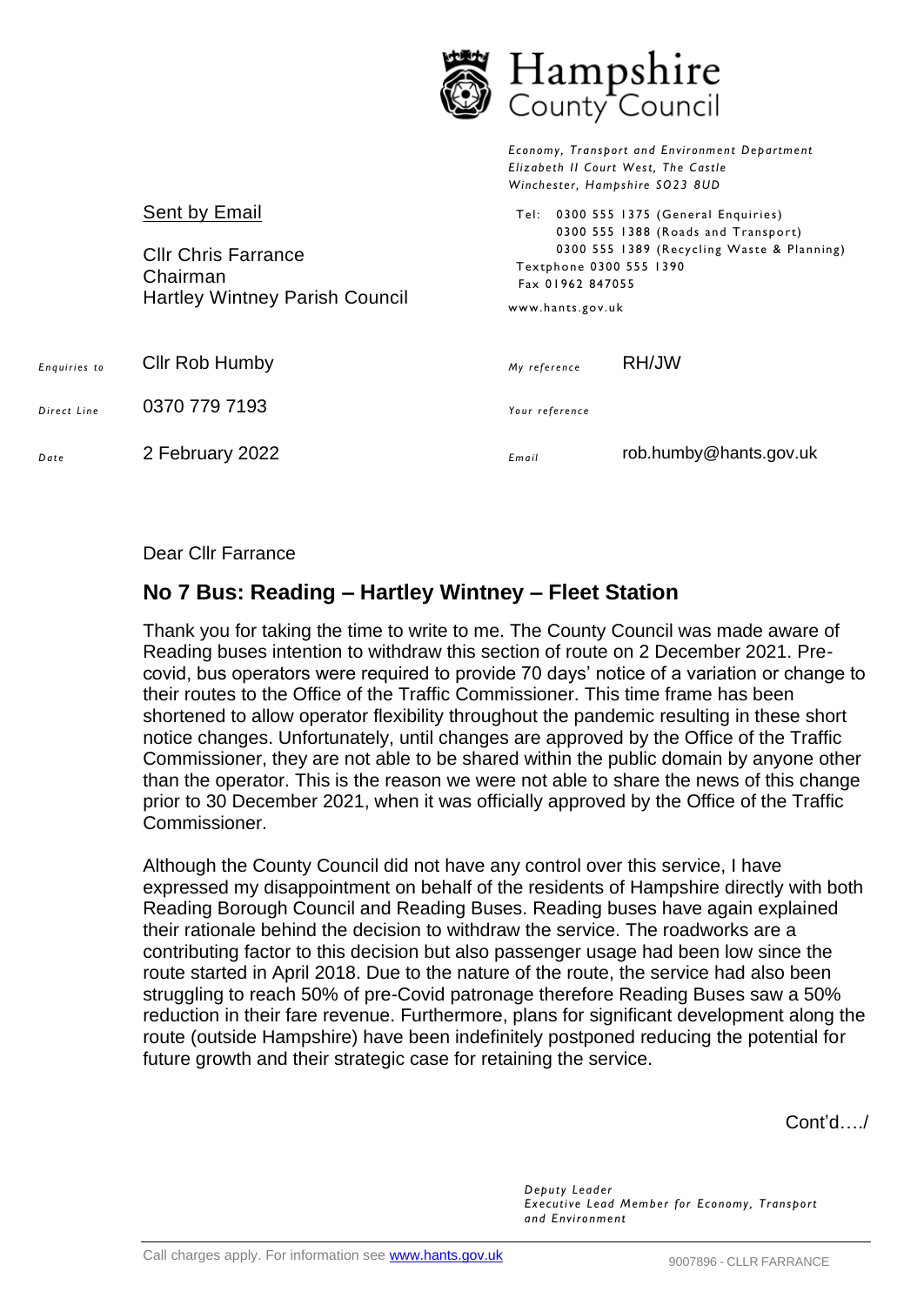This is the first commercial service withdrawal we have seen in Hampshire as a result of the pandemic. Back in December, I wrote directly to Hampshire's MPs raising my concerns that without financial support into the medium term, we will see an increasing number of services which had been commercial for many years being withdrawn. Without financial support from the Government, this will be compounded by soaring costs for our own tendered network. I am pleased to say many of our MP's forwarded this letter to both DfT and the Treasury.

Since learning about the changes, my Officers have been looking at options for how we can use our existing resources to ensure residents of Hartley Wintney retain access to local services in Fleet and I was extremely pleased and grateful to learn of how supportive the parish council have been in this instance. You will be aware that the County Council is not in a financial position to provide any further help and our statutory responsibility with regards to Home to School Transport meets the needs of those children who attend their nearest or catchment school which is beyond the statutory walking distance. My Officers will be in touch with the Parish Council to discuss any potential changes to the Stagecoach 7 service which may benefit the community.

Yours sincerely

<u>Wtt</u>uml*ef* 

Cllr Rob Humby Deputy Leader Executive Lead Member for Economy, Transport and Environment

cc: Ranil Jayawardena MP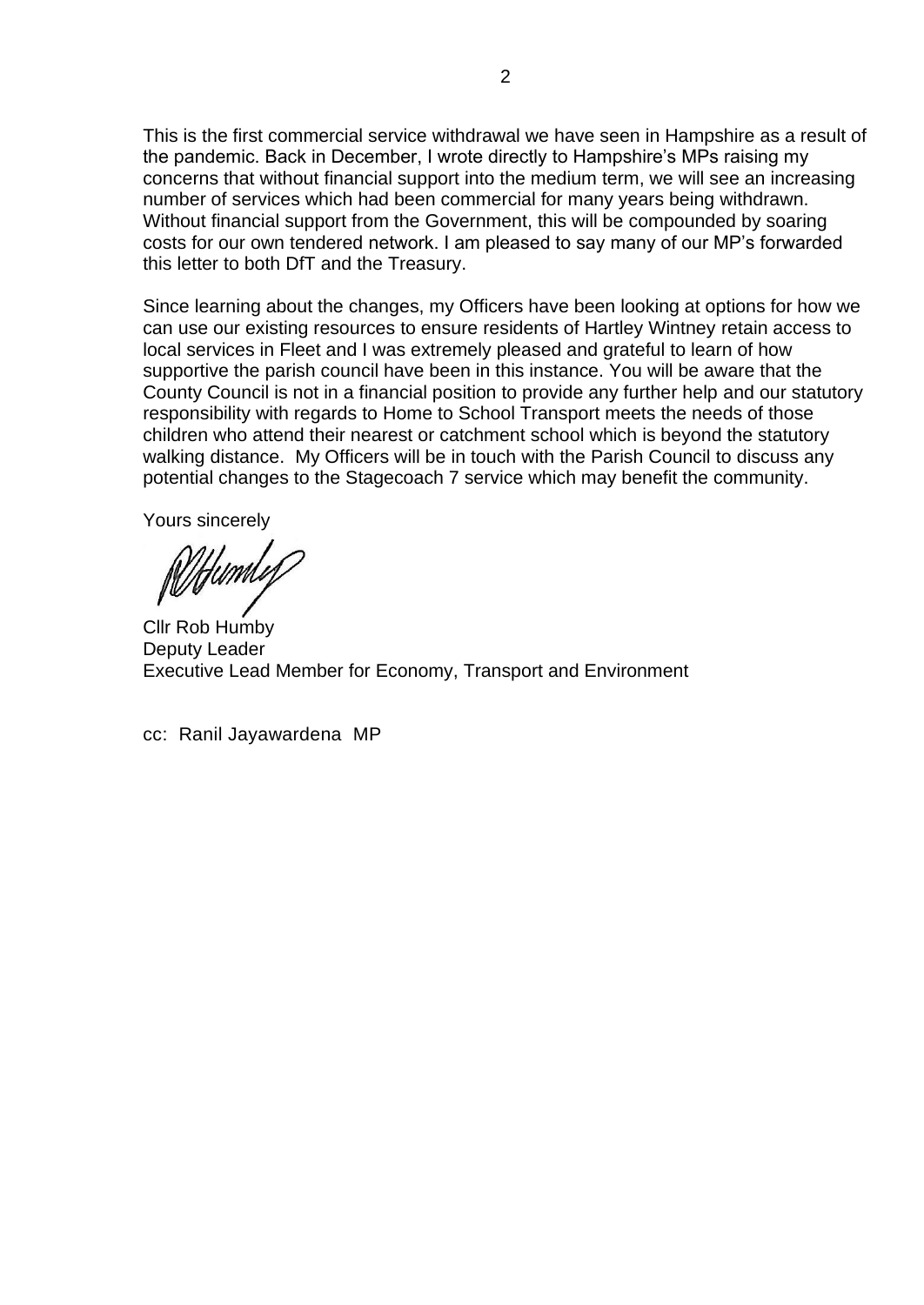| Date/ Minute Ref.             | <b>Action</b>                                                                                                                                          |
|-------------------------------|--------------------------------------------------------------------------------------------------------------------------------------------------------|
| <b>PARISH COUNCIL ACTIONS</b> |                                                                                                                                                        |
| 11.10.21<br>20/21PC 45.       | KR: Negotiate with the Elvetham Estate regarding Pale Lane rent renewal. ONGOING                                                                       |
| 06.12.21<br>20/21PC 63        | <b>CF/KR:</b> Arrange meeting with Adam Green regarding Ponds & Commons 10 year<br>strategy.                                                           |
| 20/21PC 66                    | CF: Arrange meeting with Steve Cardwell of Whitewater Health.                                                                                          |
|                               | KR: Add review of marketing plans to the next Full Council agenda. ONGOING<br>MS: Add public bus timetable to Community bus page in Contact. COMPLETED |
| 10.01.22<br>20/21PC 75        | CF: Draft an article for the Contact magazine to inform Parishioners on how the precept<br>figure was determined and agreed.                           |
| 20/21PC 76                    | CC: Establish and feedback any findings related to the future of the No.7 Tiger bus<br>service. COMPLETED                                              |
|                               | CF: Write to MP Ranil Jayawardena regarding the Tiger bus concerns raised.<br><b>COMPLETED</b>                                                         |
| 20/21PC 77                    | CF: Write to the joint chief executives at HDC to air a number of concerns.                                                                            |
|                               |                                                                                                                                                        |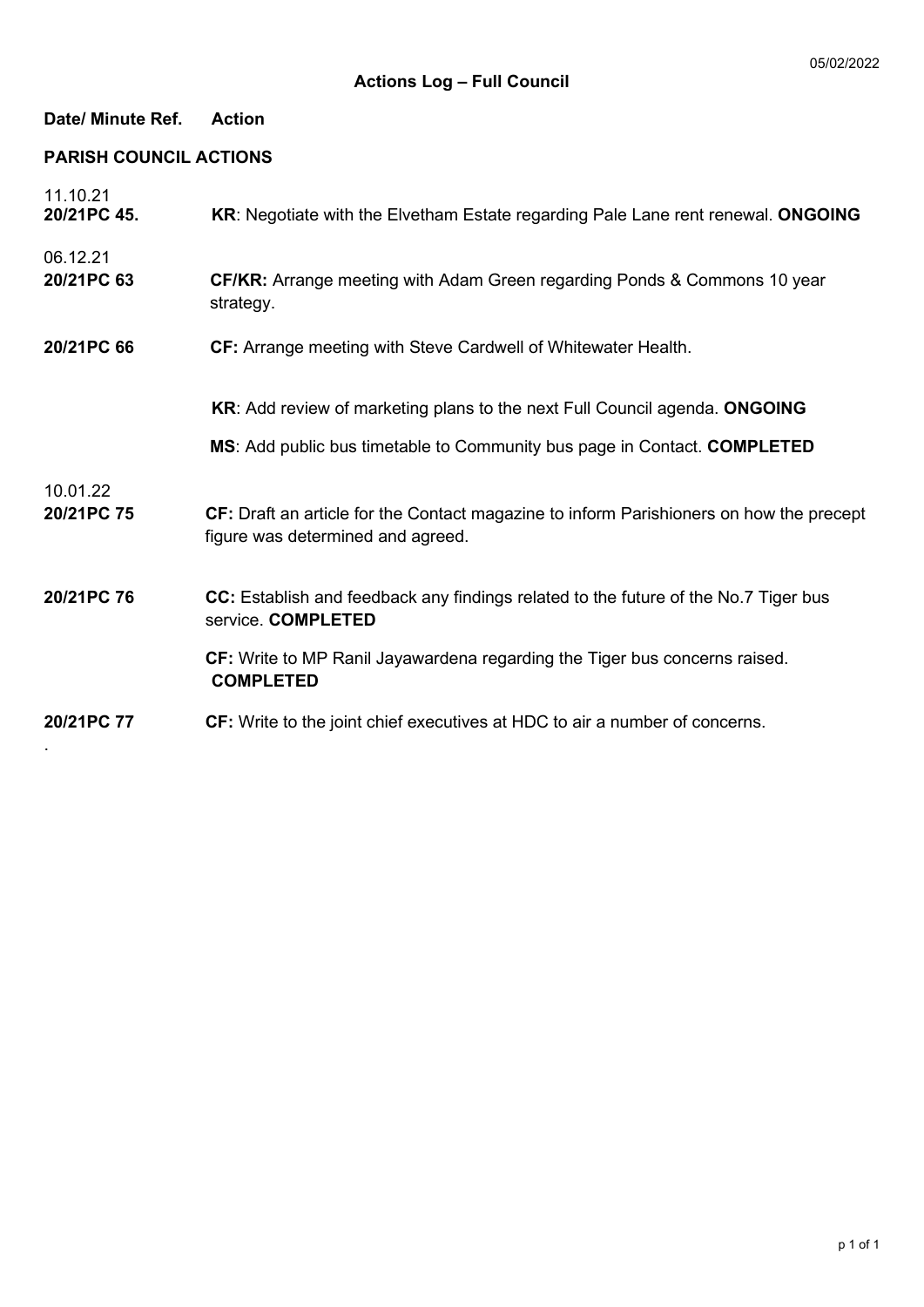# **Events Meeting**

The Deputy Clerk and Executive Clerk ran the first Community Events working party which was well attended by local community group representatives. All attendees were in agreement with the suggested aligned approach to future community events and discussions for the Queen's Jubilee Celebrations are underway.

Initial plans include; facilitation, where possible, for street parties, purchase and lighting of Jubilee Beacon, decoration of the High Street and interactive walking trails / treasure maps. Due to the timing of the Jubilee Weekend, a separate large event was not agreed however a further meeting is to take place in two weeks.

# **Community Bus / No 7 Reading Service**

The additional return service from Fleet High Street has been operating since 24<sup>th</sup> January with modest take up so far. The door to door monthly Reading service has received more bookings for February.

# **February Events:**

Half Term Youth Film – Victoria Hall **Tuesday 22nd February 2022** at 10.30am.

# **COVID Safe Measures** – latest update 27<sup>th</sup> January 2022

Despite restrictions easing, other than Public meetings, such as Full Council and Committees, it is encouraged that all other meetings should be remote dial in via Teams, where practical to do so.

Full Council and Committee meetings are required to be held face to face. Full Council meetings will be taking place in the Victoria Hall with members of the public encouraged to dial in from home.

Committee meetings will be held in the LadyKaye Meeting Room, again with members of the public encouraged to dial in from home or the Parish Office.

Staff will be operating a staggered return to the office, currently all members in on a Wednesday and Thursday with the Executive Clerk and Deputy Clerk in as and when required.

By end of February, staff will be working to the same pattern with one flexible home working day a week, as per arrangements in 2021.

Currently all members of the public are required to book ahead however this will be reviewed over the coming weeks / months.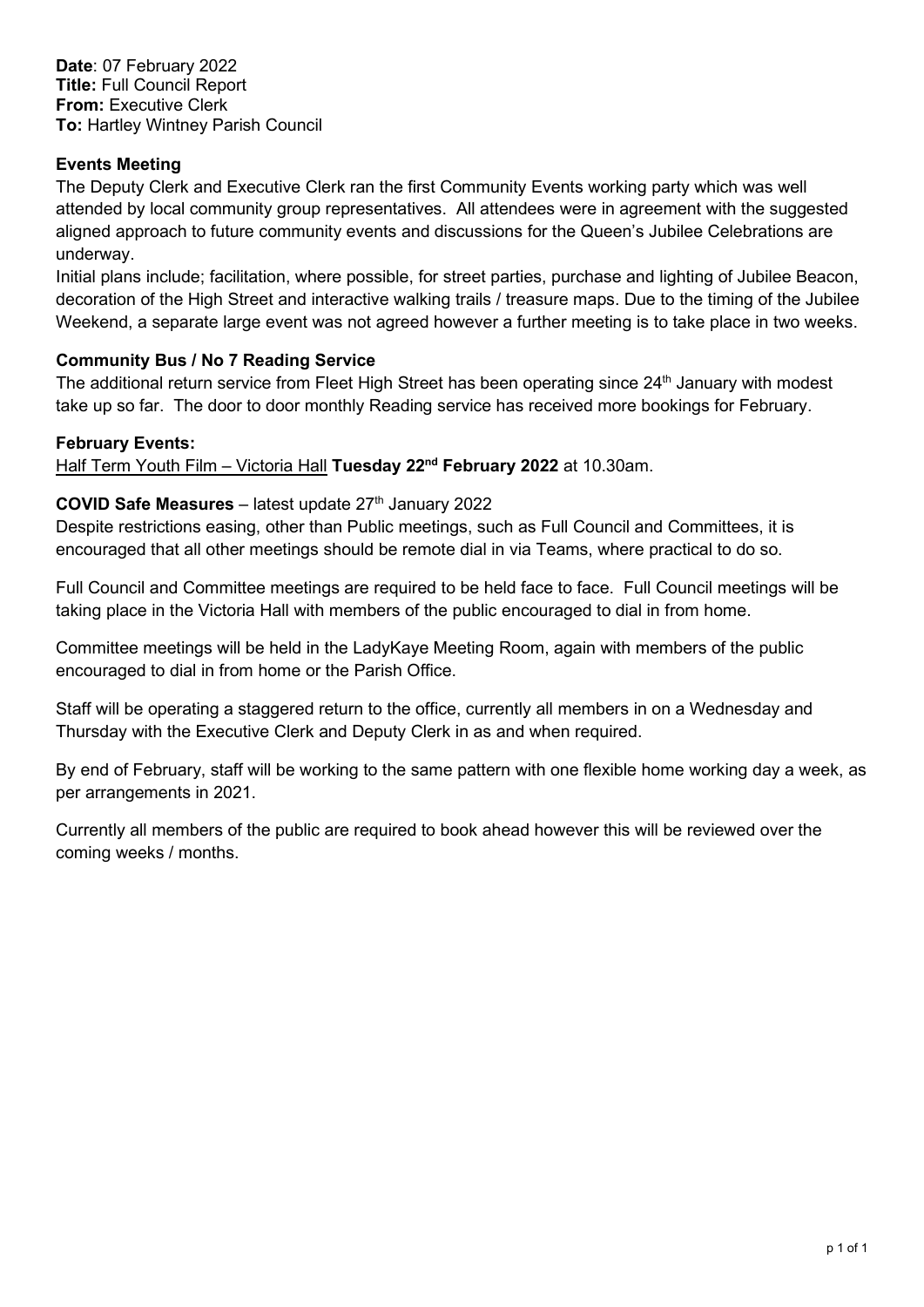| <b>DATE</b> | <b>SUPPLIER</b>       | <b>AMOUNT</b> |                                       |
|-------------|-----------------------|---------------|---------------------------------------|
| 07.02.22    | <b>SCOTTISH POWER</b> | £             | 50.98 ELEC PALE LANE DEC 21           |
| 07.02.22    | LAMPS & TUBES         | £             | 816.00 FINAL PAYMENT CHRISTMAS LIGHTS |
| 07.02.22    | PB SIMS               | £             | 125.00 REPAIRS & MTCE BURIAL GROUNDS  |
| 07.02.22    | <b>NPOWER</b>         | £             | 77.73 P TOILETS - ELEC                |
| 07.02.22    | B GAS                 | £             | 363.44 LPC ELEC                       |
| 07.02.22    | LARKSTEL              | £             | 474.60 PARISH BIN EMPTYING            |
| 07.02.22    | HDC.                  | £             | 36.00 ELECTION COSTS - C CORNWELL     |
| 07.02.21    | <b>CJH CLEANING</b>   | £             | 536.76 PUBLIC TOILETS CLEANING        |
| 07.02.21    | <b>COPY CARE LTD</b>  | £             | 24.00 B&W COPIER                      |
| 07.02.22    | <b>BLUCANDO</b>       | £             | 168.00 MONHTLY IT SUPPORT             |
| 07.02.22    | TRAVIS PERKINS        | £             | 110.50 EQUIPMENT                      |
| 07.02.22    | <b>PB SIMS</b>        | £             | 130.00 FENCING LPC                    |
| 07.02.22    | <b>HORTUS LOCI</b>    | £             | 17.02 PLANTING                        |
| 07.02.22    | C HORWOOD             | £             | 785.00 HEDGE CUTTING                  |
| 07.02.22    | WINCHFIELD LANDSCAPES | £             | 144.00 GROUNDWORKS                    |
|             |                       |               |                                       |

**£ 3,859.03**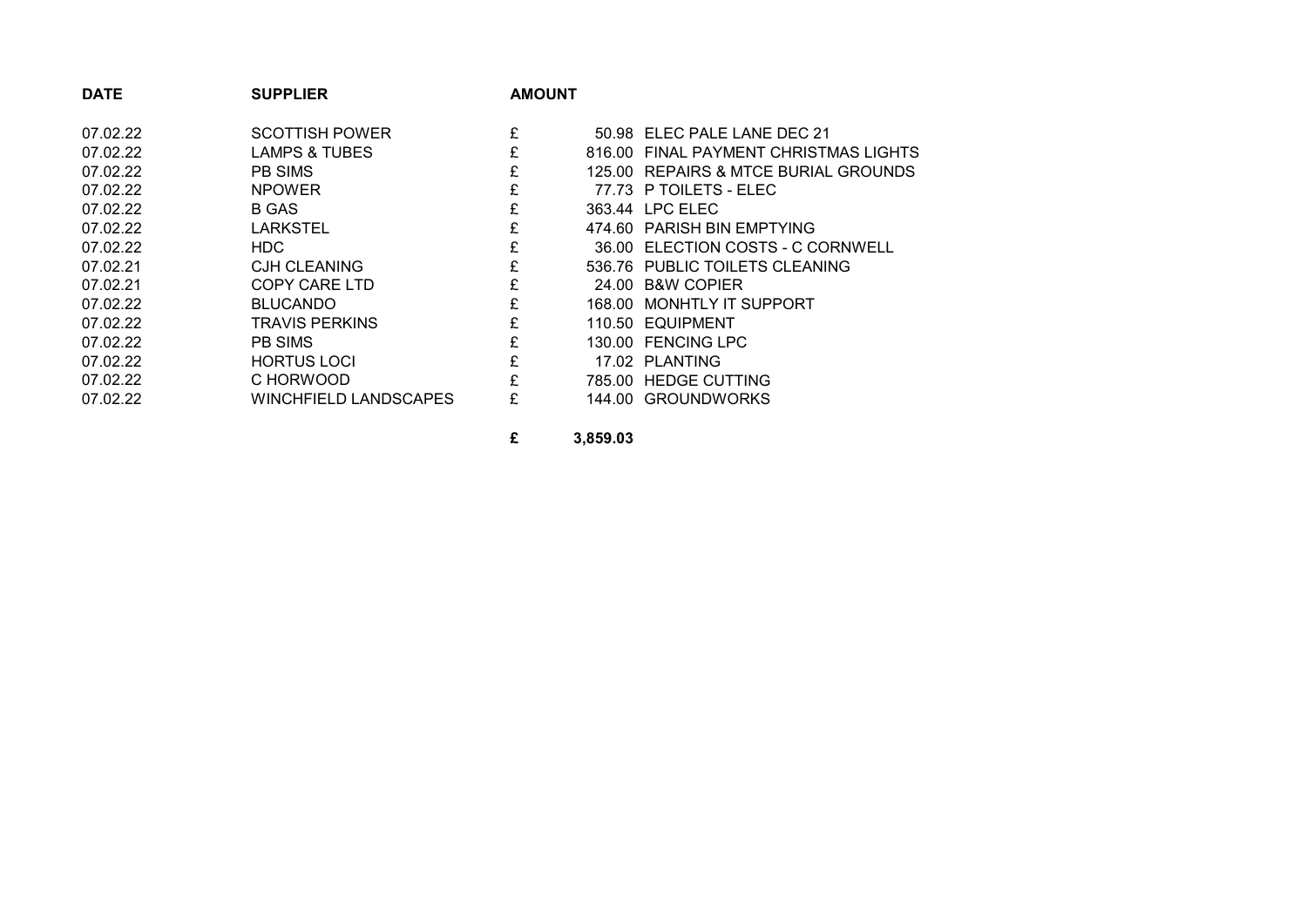| From:               | <b>Louise Taylor</b>                                                                                                                                                                                                      |
|---------------------|---------------------------------------------------------------------------------------------------------------------------------------------------------------------------------------------------------------------------|
| To:                 | <b>Karyn Reid</b>                                                                                                                                                                                                         |
| Subject:            | RE: S106 Confirmations - 1-6 (inclusive) Russell Court, Bramley Drive, Hartley Wintney, Hook, RG27 8AU<br>and 41-47 (odd) Bramley Drive, Hartley Wintney, Hook, Hampshire, RG27 8ZF- SEN4.9 [IWOV-<br>Matters.FID15062881 |
| Date:               | 18 February 2021 15:27:48                                                                                                                                                                                                 |
| <b>Attachments:</b> | image001.png                                                                                                                                                                                                              |

Hi Karyn,

I do apologise for missing your emails, I'm unsure why they were not appearing when I was searching for these emails.

Thank you for sending that update over.

Kind regards,

## **Louise Taylor** | **Paralegal** | **Devonshires**

Direct Dial: 02038152582 Switchboard: 020 7628 7576 Website: [www.devonshires.com](http://www.devonshires.com/)

30 Finsbury Circus, London, EC2M 7DT



**We are delighted to be recognised and ranked in ['The Times Best Law Firms 2021'](https://www.thetimes.co.uk/article/best-law-firms-2021-9kh6q236r) list.**

We are using  $\text{C}$  egress software to improve our email security. Recipients of our emails may need to decrypt our emails to read their content and access secure links to open attachments. We have implemented this software to provide our firm and our clients with additional protection when sending/receiving emails and sharing sensitive information.

## **From:** Karyn Reid <clerk@hartleywintney-pc.gov.uk>

**Sent:** 10 February 2021 12:26

**To:** Louise Taylor <Louise.Taylor@devonshires.co.uk>

**Subject:** RE: S106 Confirmations - 1-6 (inclusive) Russell Court, Bramley Drive, Hartley Wintney, Hook, RG27 8AU and 41-47 (odd) Bramley Drive, Hartley Wintney, Hook, Hampshire, RG27 8ZF-SEN4.9 [IWOV-Matters.FID1506288]

## Hi Louise

I responded the following back on 20th November 2020 and have reminded you of this response on several occasions and yet still seem to get weekly requests………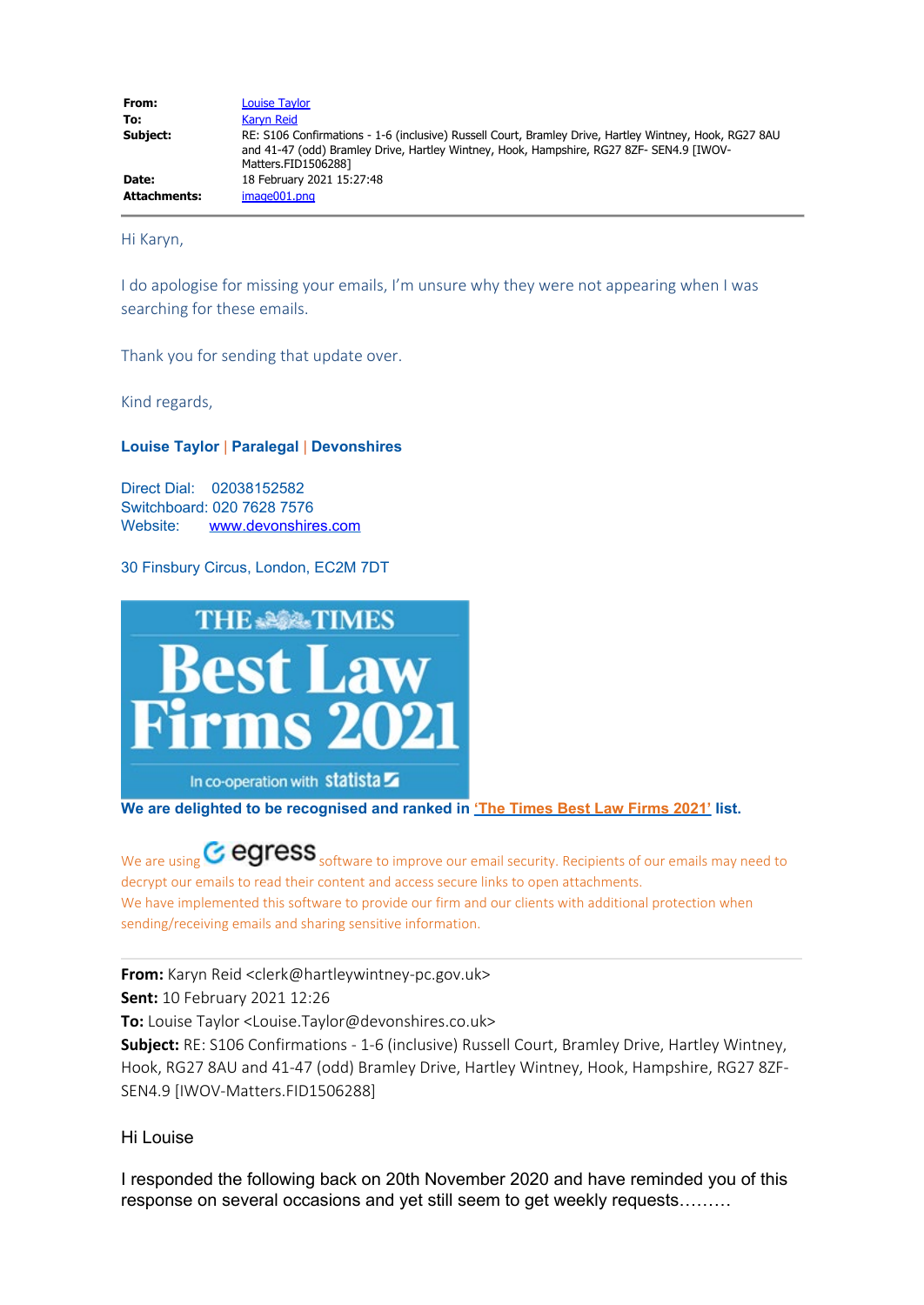## Good afternoon to you

Firstly my apologies with the delay in replying back to you on this query. The first contact I received was not clear as to what you were asking as the S106 agreement dated 19 June 2013 did not specifically relate to Vivid homes or nay obligations therein however I understand what you are now asking.

The Sports fields detailed within the Agreement where delivered and handed over to the Parish Council in November 2018 and the lease signed in February 2019 however there were some snagging issues.

The Pavilion was delivered and built to shell and core commencing September 2019 and completed to a point in March 2020, however again there are still some outstanding issues that we are currently working with Bewley Homes to complete. The internal fit out is the responsibility of the Parish Council and works to complete have been hampered by core services not being in place by BDW Homes such as gas, water, electric. There are also some accessibility and levelling issues.

Obviously lockdown and now these restrictions have also created delays to the final delivery.

We have been working closely with both Bewley Homes and BDW Homes and are making progress with all of the issues mentioned above. For information we have a final completion target date of May 2021.

Kind Regards

Karyn Reid Executive Clerk - Hartley Wintney Parish Council 1<sup>st</sup> Floor, Appleton Hall, West Green Road, Hartley Wintney RG27 8RQ Telephone: 01252 845152 Email: [clerk@hartleywintney-pc.gov.uk](mailto:clerk@hartleywintney-pc.gov.uk) Website: [www.hartleywintney-pc.gov.uk](http://www.hartleywintney-pc.gov.uk/) Twitter: @The HWPC Facebook: [www.facebook/hartleywintneypc](http://www.facebook/hartleywintneypc)

Kind Regards

Karyn Reid Executive Clerk - Hartley Wintney Parish Council 1<sup>st</sup> Floor, Appleton Hall, West Green Road, Hartley Wintney RG27 8RQ Telephone: 01252 845152 Email: [clerk@hartleywintney-pc.gov.uk](mailto:clerk@hartleywintney-pc.gov.uk) Website: [www.hartleywintney-pc.gov.uk](http://www.hartleywintney-pc.gov.uk/) Twitter: @The HWPC Facebook: [www.facebook/hartleywintneypc](http://www.facebook/hartleywintneypc)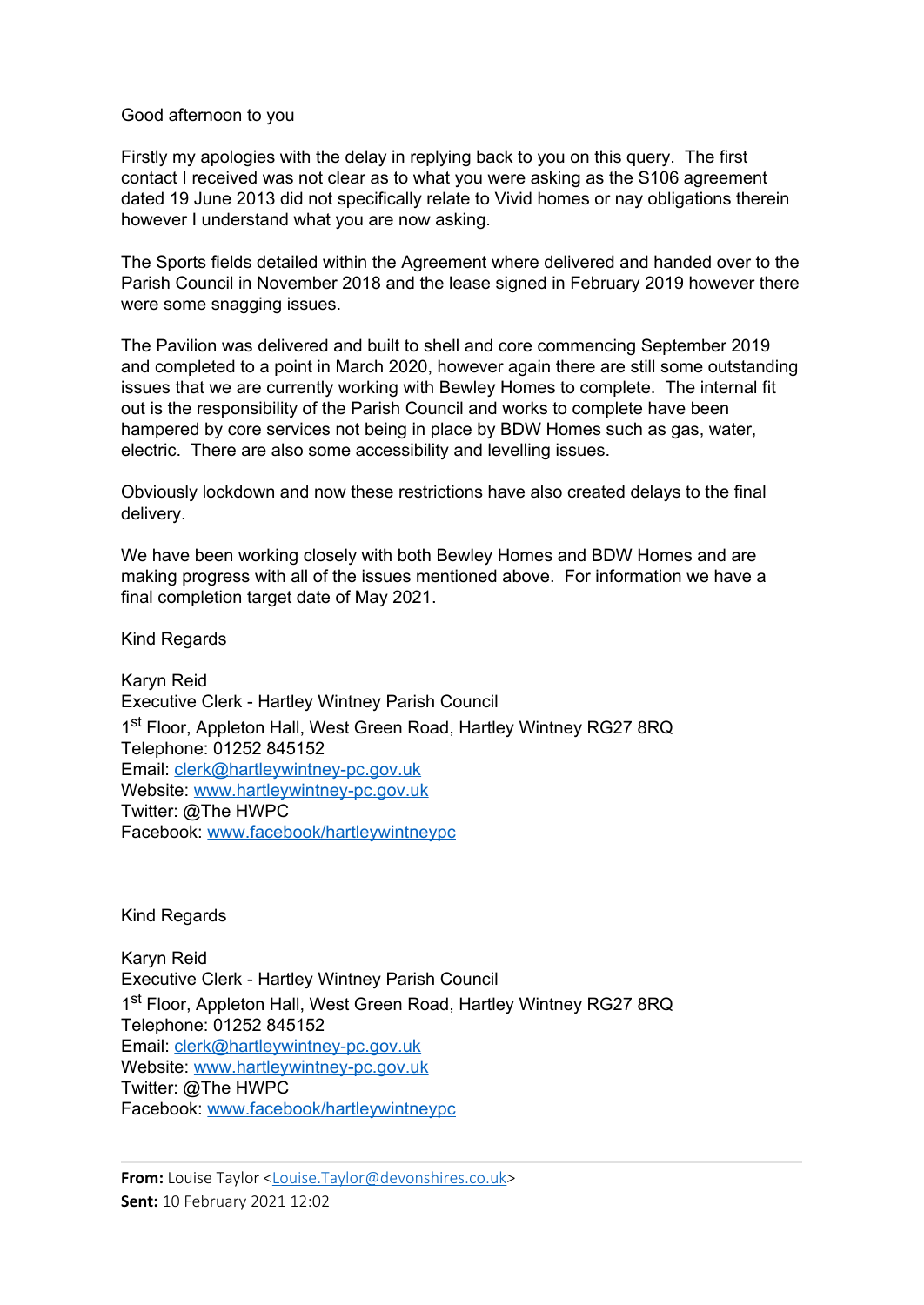## **To:** Karyn Reid [<clerk@hartleywintney-pc.gov.uk](mailto:clerk@hartleywintney-pc.gov.uk)>

**Subject:** FW: S106 Confirmations - 1-6 (inclusive) Russell Court, Bramley Drive, Hartley Wintney, Hook, RG27 8AU and 41-47 (odd) Bramley Drive, Hartley Wintney, Hook, Hampshire, RG27 8ZF-SEN4.9 [IWOV-Matters.FID1506288]

Good Afternoon,

Please may you confirm the below? We haven't received any responses on this.

Thanks,

## **Louise Taylor** | **Paralegal** | **Devonshires**

Direct Dial: 02038152582 Switchboard: 020 7628 7576 Website: [www.devonshires.com](http://www.devonshires.com/)

30 Finsbury Circus, London, EC2M 7DT



**We are delighted to be recognised and ranked in ['The Times Best Law Firms 2021'](https://www.thetimes.co.uk/article/best-law-firms-2021-9kh6q236r) list.**

We are using  $\text{C}$  egress software to improve our email security. Recipients of our emails may need to decrypt our emails to read their content and access secure links to open attachments. We have implemented this software to provide our firm and our clients with additional protection when sending/receiving emails and sharing sensitive information.

## **From:** Louise Taylor

**Sent:** 04 February 2021 15:45

**To:** [clerk@hartleywintney-pc.gov.uk](mailto:clerk@hartleywintney-pc.gov.uk)

**Subject:** FW: S106 Confirmations - 1-6 (inclusive) Russell Court, Bramley Drive, Hartley Wintney, Hook, RG27 8AU and 41-47 (odd) Bramley Drive, Hartley Wintney, Hook, Hampshire, RG27 8ZF-SEN4.9 [IWOV-Matters.FID1506288]

Good Afternoon,

Please may I confirm these emails are being received and dealt with?

Thanksm

**Louise Taylor** | **Paralegal** | **Devonshires**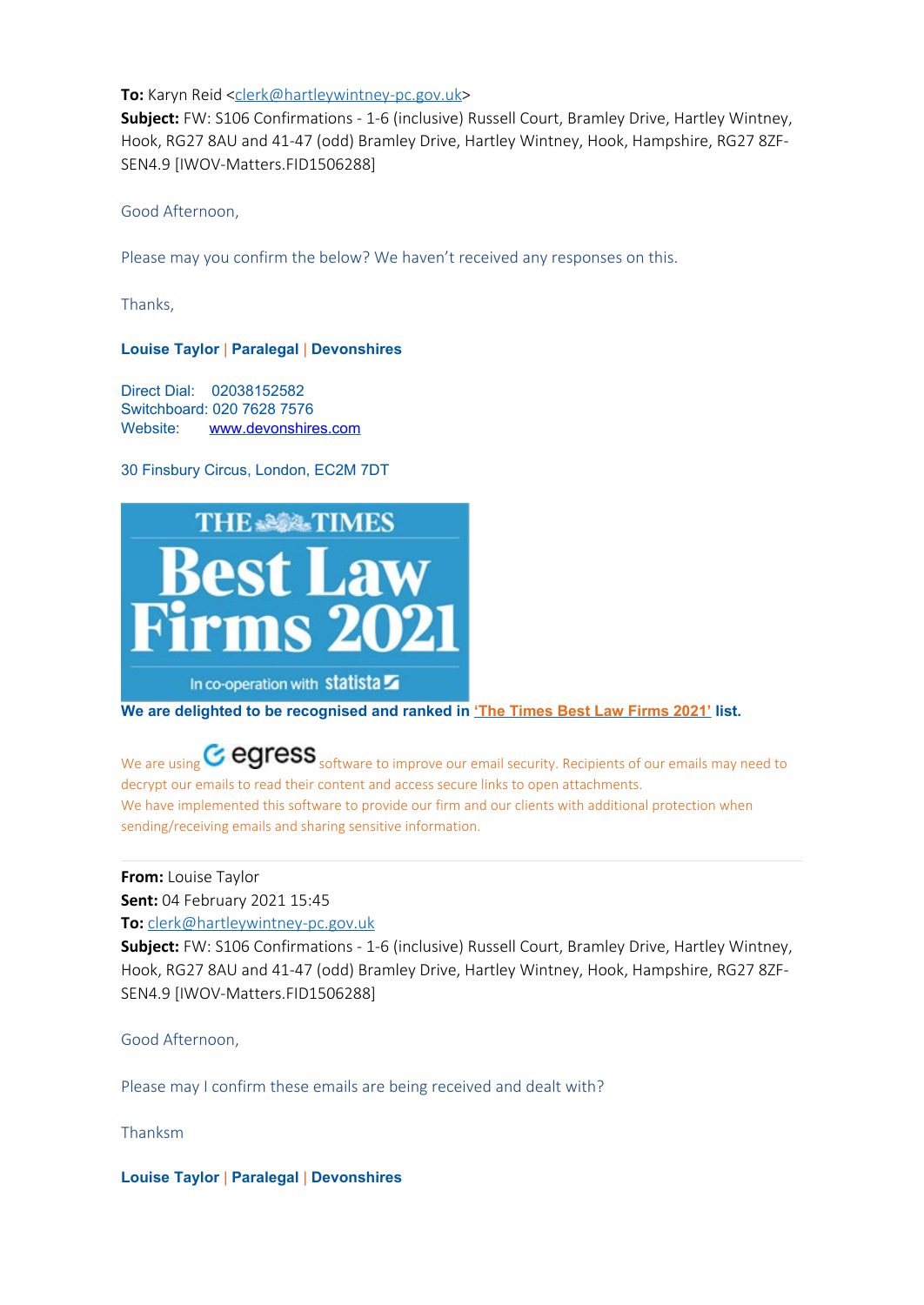Direct Dial: 02038152582 Switchboard: 020 7628 7576 Website: [www.devonshires.com](http://www.devonshires.com/)

30 Finsbury Circus, London, EC2M 7DT



**We are delighted to be recognised and ranked in ['The Times Best Law Firms 2021'](https://www.thetimes.co.uk/article/best-law-firms-2021-9kh6q236r) list.**

**From:** Louise Taylor **Sent:** 27 January 2021 12:50 **To:** [clerk@hartleywintney-pc.gov.uk](mailto:clerk@hartleywintney-pc.gov.uk)

**Subject:** FW: S106 Confirmations - 1-6 (inclusive) Russell Court, Bramley Drive, Hartley Wintney, Hook, RG27 8AU and 41-47 (odd) Bramley Drive, Hartley Wintney, Hook, Hampshire, RG27 8ZF-SEN4.9 [IWOV-Matters.FID1506288]

Good Afternoon,

Please may we receive an update on this.

Thanks,

## **Louise Taylor** | **Paralegal** | **Devonshires**

Direct Dial: 02038152582 Switchboard: 020 7628 7576 Website: [www.devonshires.com](http://www.devonshires.com/)

30 Finsbury Circus, London, EC2M 7DT



**We are delighted to be recognised and ranked in ['The Times Best Law Firms 2021'](https://www.thetimes.co.uk/article/best-law-firms-2021-9kh6q236r) list.**

From: Tobe Obi [<Tobe.Obi@devonshires.co.uk](mailto:Tobe.Obi@devonshires.co.uk)> **Sent:** 22 January 2021 14:14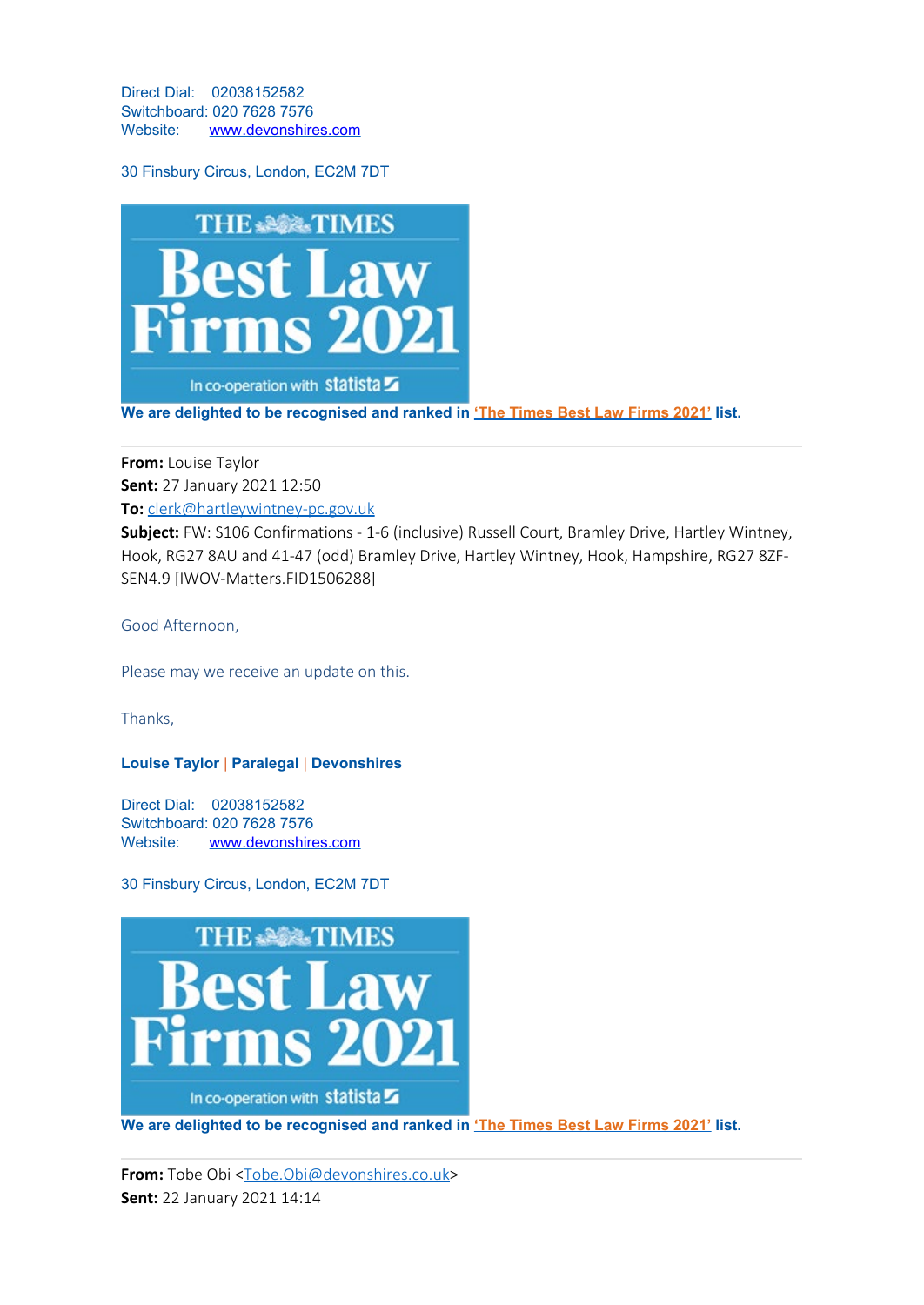## **To:** [clerk@hartleywintney-pc.gov.uk](mailto:clerk@hartleywintney-pc.gov.uk)

**Subject:** RE: S106 Confirmations - 1-6 (inclusive) Russell Court, Bramley Drive, Hartley Wintney, Hook, RG27 8AU and 41-47 (odd) Bramley Drive, Hartley Wintney, Hook, Hampshire, RG27 8ZF-SEN4.9 [IWOV-Matters.FID1506288]

Good afternoon,

Further to the below we would be grateful if you could provide us with an update.

Kind regards,

**Tobe Obi | Paralegal | Devonshires**

Switchboard: 020 7628 7576 Fax: 0870 608 9390

Website: [www.devonshires.com](http://www.devonshires.com/)

Devonshires Solicitors LLP, The Octagon, 27 Middleborough, Colchester CO1 1TG

Click [here](https://www.devonshires.com/stress-free-securitisation-5/) to find out more about our Securitisation Team.



## **We are delighted to be recognised and ranked in ['The Times Best Law Firms 2021'](https://www.thetimes.co.uk/article/best-law-firms-2021-9kh6q236r) list.**

**From:** Louise Taylor [<Louise.Taylor@devonshires.co.uk](mailto:Louise.Taylor@devonshires.co.uk)> **Sent:** 13 January 2021 15:47 **To:** [clerk@hartleywintney-pc.gov.uk](mailto:clerk@hartleywintney-pc.gov.uk)

**Subject:** FW: S106 Confirmations - 1-6 (inclusive) Russell Court, Bramley Drive, Hartley Wintney, Hook, RG27 8AU and 41-47 (odd) Bramley Drive, Hartley Wintney, Hook, Hampshire, RG27 8ZF-SEN4.9 [IWOV-Matters.FID1506288]

Good Afternoon,

Please may we receive an update on the below.

Kind regards,

## **Louise Taylor** | **Paralegal** | **Devonshires**

Direct Dial: 02038152582 Switchboard: 020 7628 7576 Website: [www.devonshires.com](http://www.devonshires.com/)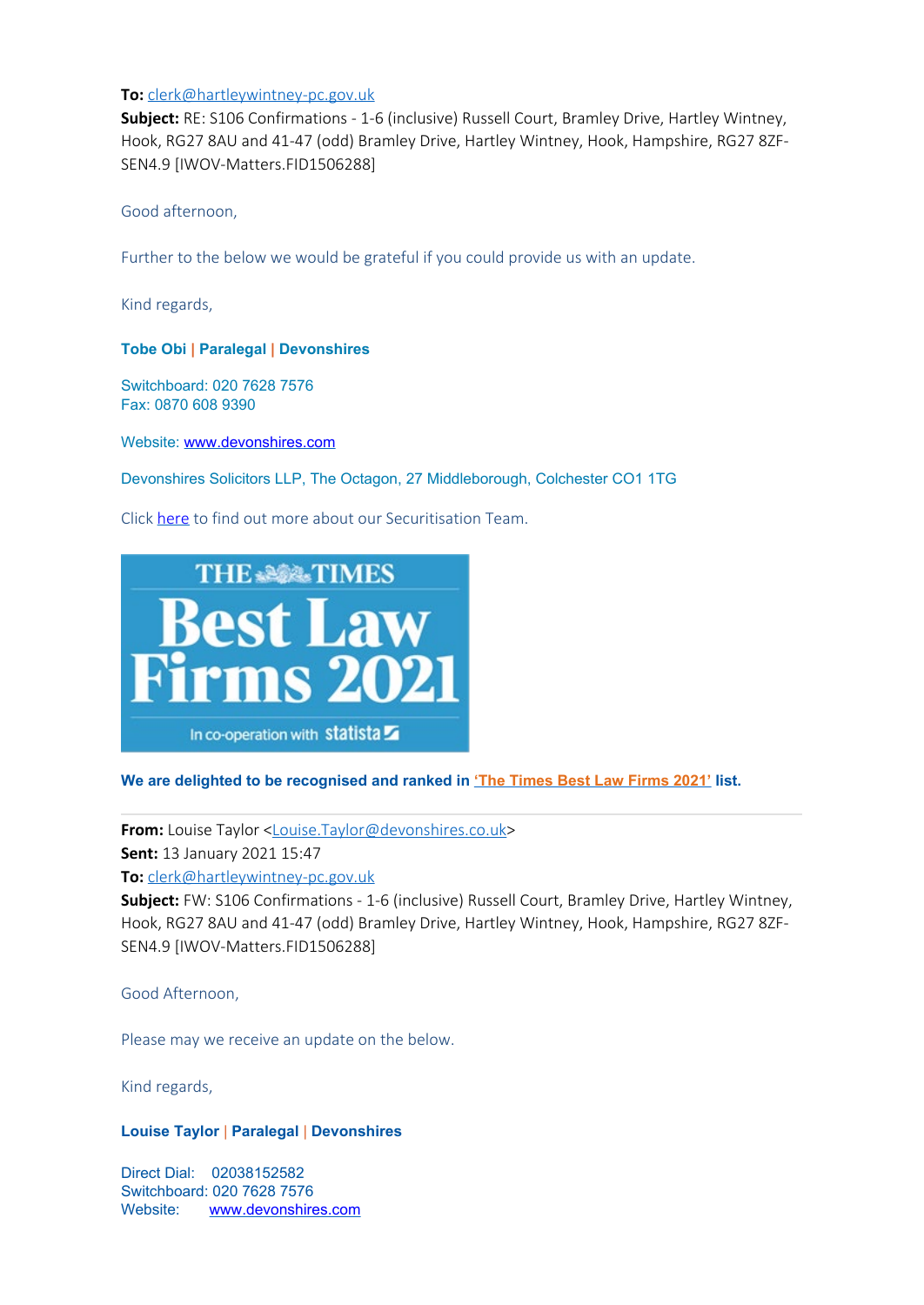## 30 Finsbury Circus, London, EC2M 7DT



**We are delighted to be recognised and ranked in ['The Times Best Law Firms 2021'](https://www.thetimes.co.uk/article/best-law-firms-2021-9kh6q236r) list.**

**From:** Louise Taylor **Sent:** 06 January 2021 12:51 **To:** [clerk@hartleywintney-pc.gov.uk](mailto:clerk@hartleywintney-pc.gov.uk)

**Subject:** S106 Confirmations - 1-6 (inclusive) Russell Court, Bramley Drive, Hartley Wintney, Hook, RG27 8AU and 41-47 (odd) Bramley Drive, Hartley Wintney, Hook, Hampshire, RG27 8ZF-SEN4.9 [IWOV-Matters.FID1506288]

Good Afternoon,

Re: 1-6 (inclusive) Russell Court, Bramley Drive, Hartley Wintney, Hook, RG27 8AU and 41-47 (odd) Bramley Drive, Hartley Wintney, Hook, Hampshire, RG27 8ZF

We act for Vivid Housing Limited on a charging exercise for the benefit of social housing.

We would be grateful if you could provide us with confirmation that the sports pavilion land and sports pitches obligations under the S106 Agreement dated 19<sup>th</sup> June 2013 have been complied with.

Thank you.

Louise

## **Louise Taylor** | **Paralegal** | **Devonshires**

Direct Dial: 02038152582 Switchboard: 020 7628 7576 Website: [www.devonshires.com](http://www.devonshires.com/)

30 Finsbury Circus, London, EC2M 7DT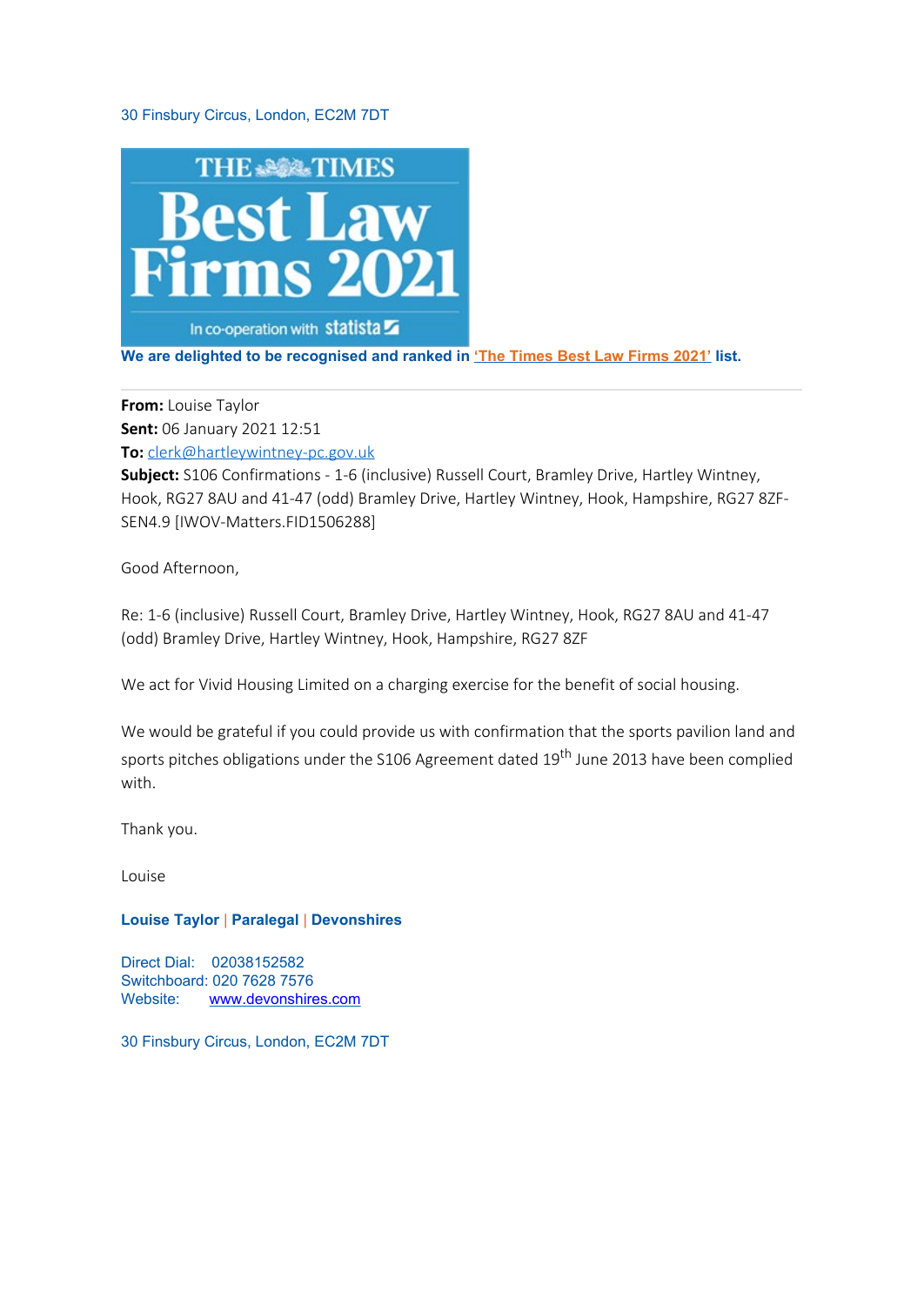

#### **We are delighted to be recognised and ranked in ['The Times Best Law Firms 2021'](https://www.thetimes.co.uk/article/best-law-firms-2021-9kh6q236r) list.**

COVID-19 outbreak: During the ongoing disruption to working arrangements and until further notice, service of claim forms, application notices and all other court and other documents, notices of adjudication, notices of arbitration and contractual notices should be made only by email; all other correspondence should likewise be sent via email (using the email address of the above sender). With respect to all communications by e-mail, if you receive an "out of office" reply, then your document has not been received, and you are asked to follow the guidance in that reply, or to contact our main switchboard on 020 7628 7576. Should service of the aforementioned documents or notices be attempted by post, courier, DX, or fax, we cannot, in the current circumstances, give any assurance that they will be received or dealt with. Many thanks for your cooperation and understanding.

**Anti-Fraud Alert:** Please note that we will never communicate any changes to our bank account details or our banking arrangements to you by email. In the event that you send us the wrong amount of monies, we reserve the right to refuse receipt and/or return the entire funds to you.

This email is intended for the addressee named within only. It may contain legally privileged or confidential information. If you are not the named individual you should not read this email and if you do so, you must not under any circumstances make use of the information therein. If you have read this email and it is not addressed to you, please notify [IT@devonshires.co.uk](mailto:%20IT@devonshires.co.uk) and confirm that it has been deleted from your system and no copies made. We accept no responsibility for malicious or fraudulent emails purportedly coming from us and it is your responsibility to ensure that any emails purporting to come from us are genuine before relying on anything contained within them.

This e-mail and its contents neither purports, nor seeks, to comply with the formalities required by the Law of Property (Miscellaneous Provisions) Act 1989 section 2 and is not signed within the meaning of that section. Subject to any provision elsewhere in this footer, this Firm does not accept service by electronic mail or fax.

Where instructions have been given by Devonshires to a barrister to work on a client's matter, we notify you, on behalf of that barrister, that you have the right to make a complaint about the service provided by that barrister or about the conduct of their Chambers. A copy of the barrister and / or their Chambers' complaints procedure may be obtained by contacting the Senior Clerk of that Chambers, whose contact details can be found online, or from us. Complaints may be made direct to the barrister / their Chambers. Please note that there may be a time limit for bringing your complaint. You may also have the right to ask the Legal Ombudsman to consider your complaint at the end of the complaints process. Information on complaints to the Legal Ombudsman, including the details of strict time limits to bring a complaint, may be found at [http://www.legalombudsman.org.uk](http://www.legalombudsman.org.uk/)

The Devonshires Foundation is proud to support Friends of the Elderly (reg. charity 226064), Skyway (reg. charity 1093293), The Spitz Charitable Trust (reg. charity 1155033) and St. George's Crypt (reg. charity 250016) during 2019/2020.

Devonshires, Devonshires Solicitors, Devonshires Claims, Devonshires Consultancy and The Debt Collection Centre are the trading names of Devonshires Solicitors LLP, registered in England and Wales with company number OC397401 at the address below. This Firm is authorised and regulated by the Solicitors Regulation Authority under the name of Devonshires Solicitors LLP and registration number 619881. A list of members is open to inspection at the address below. Unless expressly stated to the contrary the term "Solicitor" means a Solicitor of England and Wales.

Devonshires, 30 Finsbury Circus, London EC2M 7DT tel +44 (0)20 7628 7576 fax +44 (0)20 7256 7318

Please consider the environment before printing this email.

COVID-19 outbreak: During the ongoing disruption to working arrangements and until further notice, service of claim forms, application notices and all other court and other documents, notices of adjudication, notices of arbitration and contractual notices should be made only by email; all other correspondence should likewise be sent via email (using the email address of the above sender). With respect to all communications by e-mail, if you receive an "out of office" reply, then your document has not been received, and you are asked to follow the guidance in that reply, or to contact our main switchboard on 020 7628 7576. Should service of the aforementioned documents or notices be attempted by post, courier, DX, or fax, we cannot, in the current circumstances, give any assurance that they will be received or dealt with. Many thanks for your cooperation and understanding.

**Anti-Fraud Alert:** Please note that we will never communicate any changes to our bank account details or our banking arrangements to you by email. In the event that you send us the wrong amount of monies, we reserve the right to refuse receipt and/or return the entire funds to you.

This email is intended for the addressee named within only. It may contain legally privileged or confidential information. If you are not the named individual you should not read this email and if you do so, you must not under any circumstances make use of the information therein. If you have read this email and it is not addressed to you, please notify [IT@devonshires.co.uk](mailto: IT@devonshires.co.uk) and confirm that it has been deleted from your system and no copies made. We accept no responsibility for malicious or fraudulent emails purportedly coming from us and it is your responsibility to ensure that any emails purporting to come from us are genuine before relying on anything contained within them.

This e-mail and its contents neither purports, nor seeks, to comply with the formalities required by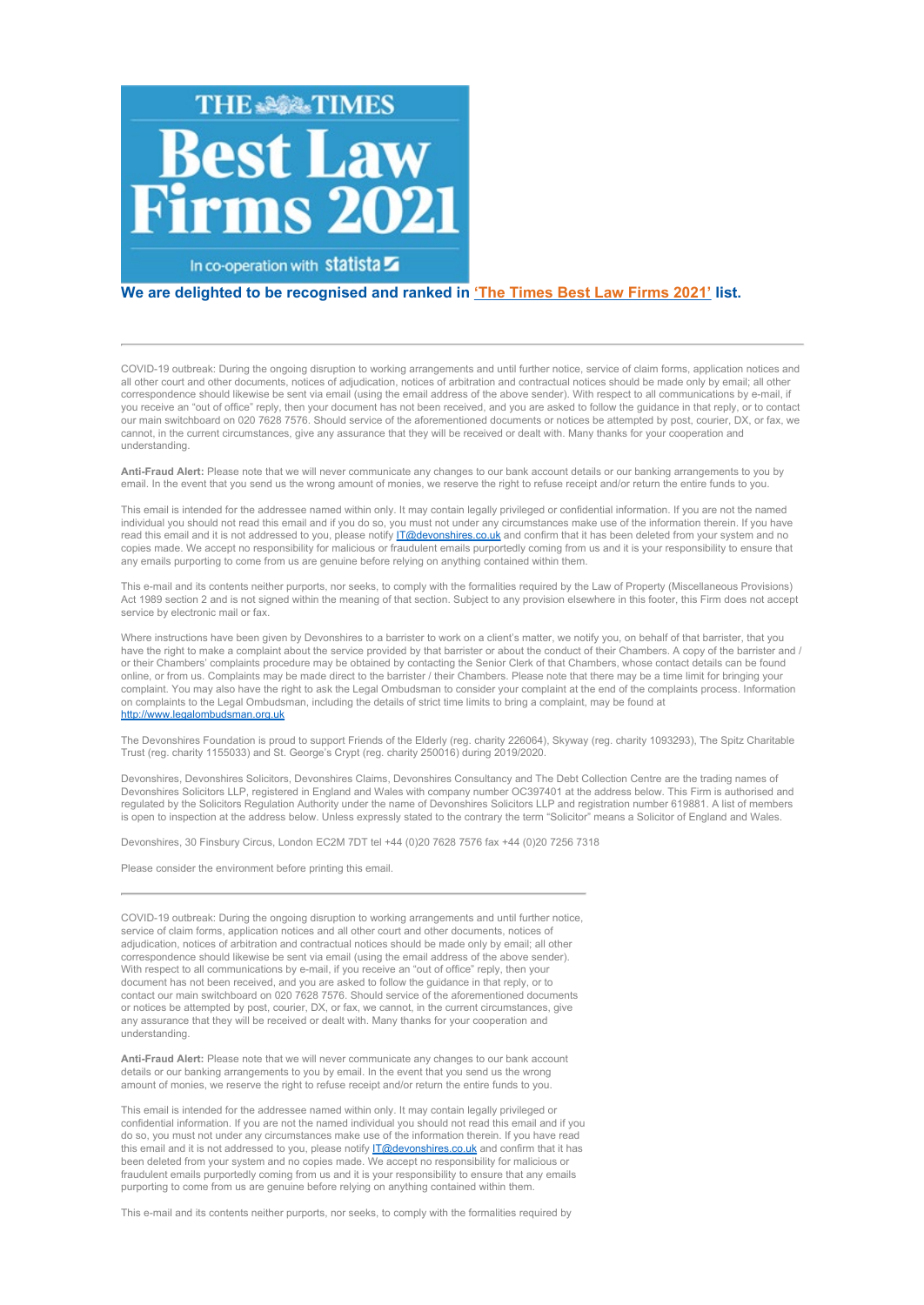the Law of Property (Miscellaneous Provisions) Act 1989 section 2 and is not signed within the meaning of that section. Subject to any provision elsewhere in this footer, this Firm does not accept service by electronic mail or fax.

Where instructions have been given by Devonshires to a barrister to work on a client's matter, we notify you, on behalf of that barrister, that you have the right to make a complaint about the service provided by that barrister or about the conduct of their Chambers. A copy of the barrister and / or their Chambers' complaints procedure may be obtained by contacting the Senior Clerk of that Chambers, whose contact details can be found online, or from us. Complaints may be made direct to the barrister / their Chambers. Please note that there may be a time limit for bringing your complaint. You may also have the right to ask the Legal Ombudsman to consider your complaint at the end of the complaints process. Information on complaints to the Legal Ombudsman, including the details of strict time limits to bring a complaint, may be found at [http://www.legalombudsman.org.uk](http://www.legalombudsman.org.uk/)

The Devonshires Foundation is proud to support Friends of the Elderly (reg. charity 226064), Skyway (reg. charity 1093293), The Spitz Charitable Trust (reg. charity 1155033) and St. George's Crypt (reg. charity 250016) during 2019/2020.

Devonshires, Devonshires Solicitors, Devonshires Claims, Devonshires Consultancy and The Debt Collection Centre are the trading names of Devonshires Solicitors LLP, registered in England and Wales with company number OC397401 at the address below. This Firm is authorised and regulated by the Solicitors Regulation Authority under the name of Devonshires Solicitors LLP and registration number 619881. A list of members is open to inspection at the address below. Unless expressly stated to the contrary the term "Solicitor" means a Solicitor of England and Wales.

Devonshires, 30 Finsbury Circus, London EC2M 7DT tel +44 (0)20 7628 7576 fax +44 (0)20 7256 7318

Please consider the environment before printing this email.